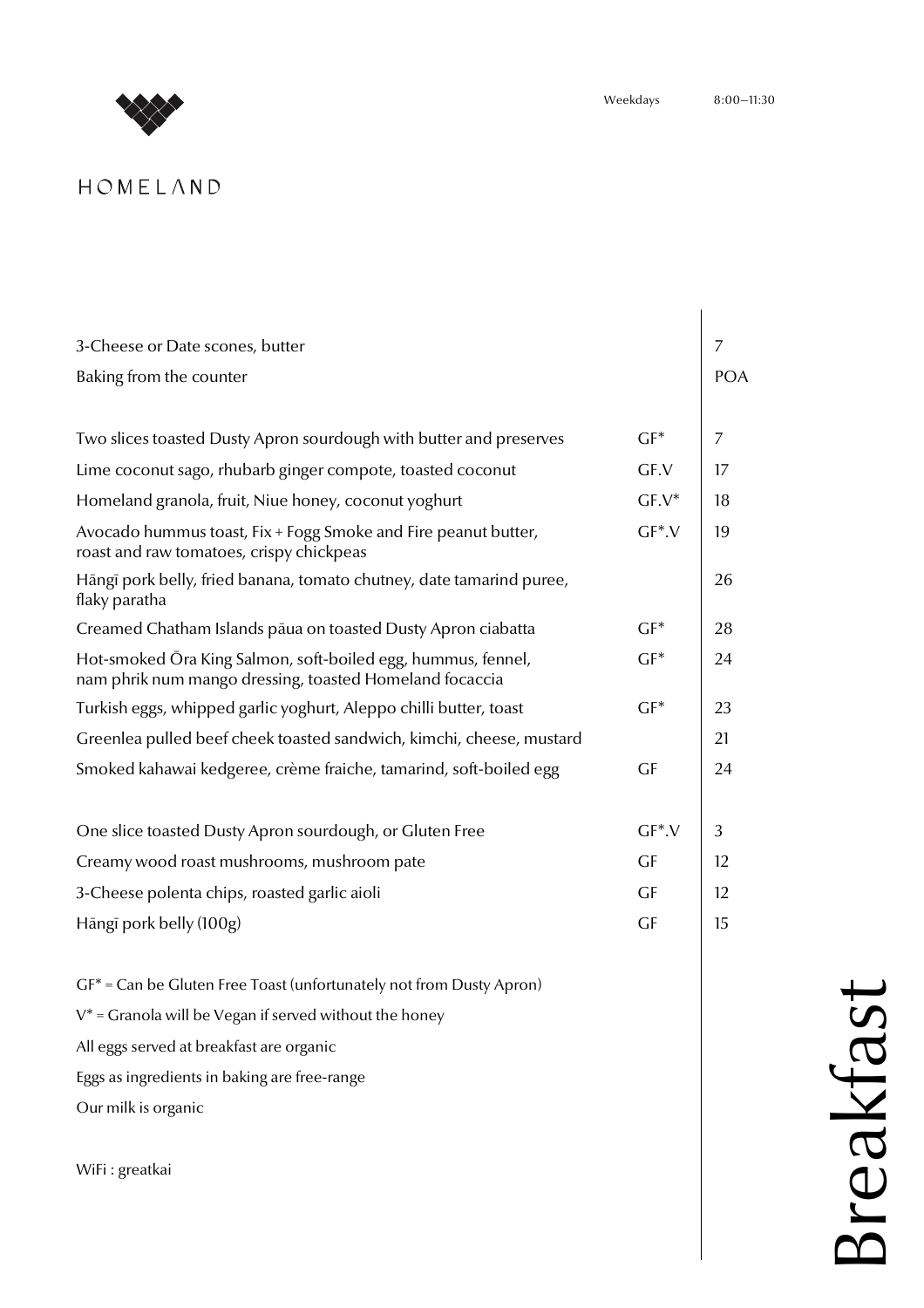

## $HOMELAND$

| 3-Cheese or Date scone, butter                                                                                                                                                                     |                       | 7              |
|----------------------------------------------------------------------------------------------------------------------------------------------------------------------------------------------------|-----------------------|----------------|
| Two slices toasted Dusty Apron sourdough, butter + preserves                                                                                                                                       | $GF^*$                | $\overline{7}$ |
| Lime coconut sago, ginger peach compote, toasted coconut                                                                                                                                           | GF.V                  | 17             |
| Homeland granola, fruit, coconut yoghurt, Niue honey                                                                                                                                               | $GF.V^*$              | 18             |
| Hāngī pork belly, fried banana, tomato chutney, date tamarind puree, flaky paratha                                                                                                                 |                       | 26             |
| Avocado hummus, Fix + Fogg Smoke and Fire peanut butter,<br>roast and raw tomatoes, crispy chickpeas, toasted sourdough                                                                            | $\vee$                | 19             |
| Hot-smoked Ōra King Salmon, soft-boiled egg, hummus, fennel,<br>nam phrik num mango dressing, toasted Homeland focaccia                                                                            | $GF^*$                | 24             |
| Turkish eggs, whipped garlic yoghurt, Aleppo chilli butter, toast                                                                                                                                  | $GF^*$                | 23             |
| Creamed Chatham Islands pāua on toasted Dusty Apron ciabatta                                                                                                                                       | $GF^*$                | 28             |
| Smoked Kahawai kedgeree, crème fraiche, tamarind, soft-boiled egg                                                                                                                                  | GF                    | 24             |
| Greenlea pulled beef cheek toasted sandwich, kimchi, cheese, mustard                                                                                                                               |                       | 21             |
| $GF* = can be made with Gluten Free Toast$                                                                                                                                                         |                       |                |
| One slice toasted Dusty Apron sourdough, or GF toast (not Dusty's GF though)<br>Roast kūmara, kawakawa pesto<br>Harissa butter wood-roast Brussels sprouts, harissa mayonnaise, brandy cranberries | $GF^*V$<br>GF.V<br>GF | 3<br>12<br>13  |
| Grilled broccolini, feta, Taranaki macadamias                                                                                                                                                      | GF                    | 13             |
| Creamy wood-roast mushrooms, mushroom pâté                                                                                                                                                         | GF                    | 12             |
| 3-Cheese polenta chips, roasted garlic aioli                                                                                                                                                       | GF                    | 12             |
| Panko crumbed pig's head croquettes, spicy tomato chutney, crème fraiche<br>Hāngī pork belly (100g)                                                                                                | GF                    | 16<br>15       |
|                                                                                                                                                                                                    |                       |                |
| And from 11:00                                                                                                                                                                                     |                       |                |
| Costa Rican black bean soup, soft poached egg, Māori Chief potatoes, focaccia                                                                                                                      | GF                    | 18             |
| Urban Hippie miso roast Jerusalem artichokes, cashew lime puree, chilli salsa                                                                                                                      | GF.V                  | 24             |
| Wood-roast Zimbabwe squash, mushrooms, mushroom pate, cacao porcini crumble                                                                                                                        |                       | 25             |
| Grilled sesame eggplant, muhammara sauce, coconut yoghurt, walnuts                                                                                                                                 | GF.V                  | 24             |
| Cloudy Bay Clams, coconut curry, eggplant, lime, toasted focaccia (can be GF)                                                                                                                      | $GF^*$                | 26             |
| Wood-roast chilli spiced lamb ribs, minted yoghurt, pickled cucumber                                                                                                                               | GF                    | 24             |
| Grilled Moodew paneer, paratha, date tamarind puree, kimchi slaw, Turkish yoghurt                                                                                                                  |                       | 23             |
| Wood-roast lemon spiced cauliflower, hummus, garlic yoghurt, Aleppo chilli butter                                                                                                                  | GF                    | 24             |
| Hawkes Bay lamb shank, pistachio korma sauce, masala potatoes,<br>pea salsa, kumara crisps                                                                                                         | GF                    | 43             |
| Greenlea scotch fillet, parsnip puree and crisps, wood-roast roots,<br>spiced spinach, Thomson Single Malt Peat Whisky butter                                                                      | GF                    | 47             |
| Chatham Islands Blue Cod, greens, nam phrik num mango dressing,<br>wok-fried wood ear, shiitake                                                                                                    | GF                    | 44             |
| Feijoa, ricotta, walnut shortbread                                                                                                                                                                 |                       | 18             |
| Red wine spiced poached pear, Solomons Gold chocolate crémeux, walnut                                                                                                                              | GF                    | 18             |
| Baked Basque cheesecake, roast tamarillo, crème fraiche                                                                                                                                            |                       | 18             |
| Cheese: Waikato, Brie De Moutere, Goats Blue,<br>housemade seeded crackers, Honey by the Sea honeycomb                                                                                             |                       | 30             |

Brunch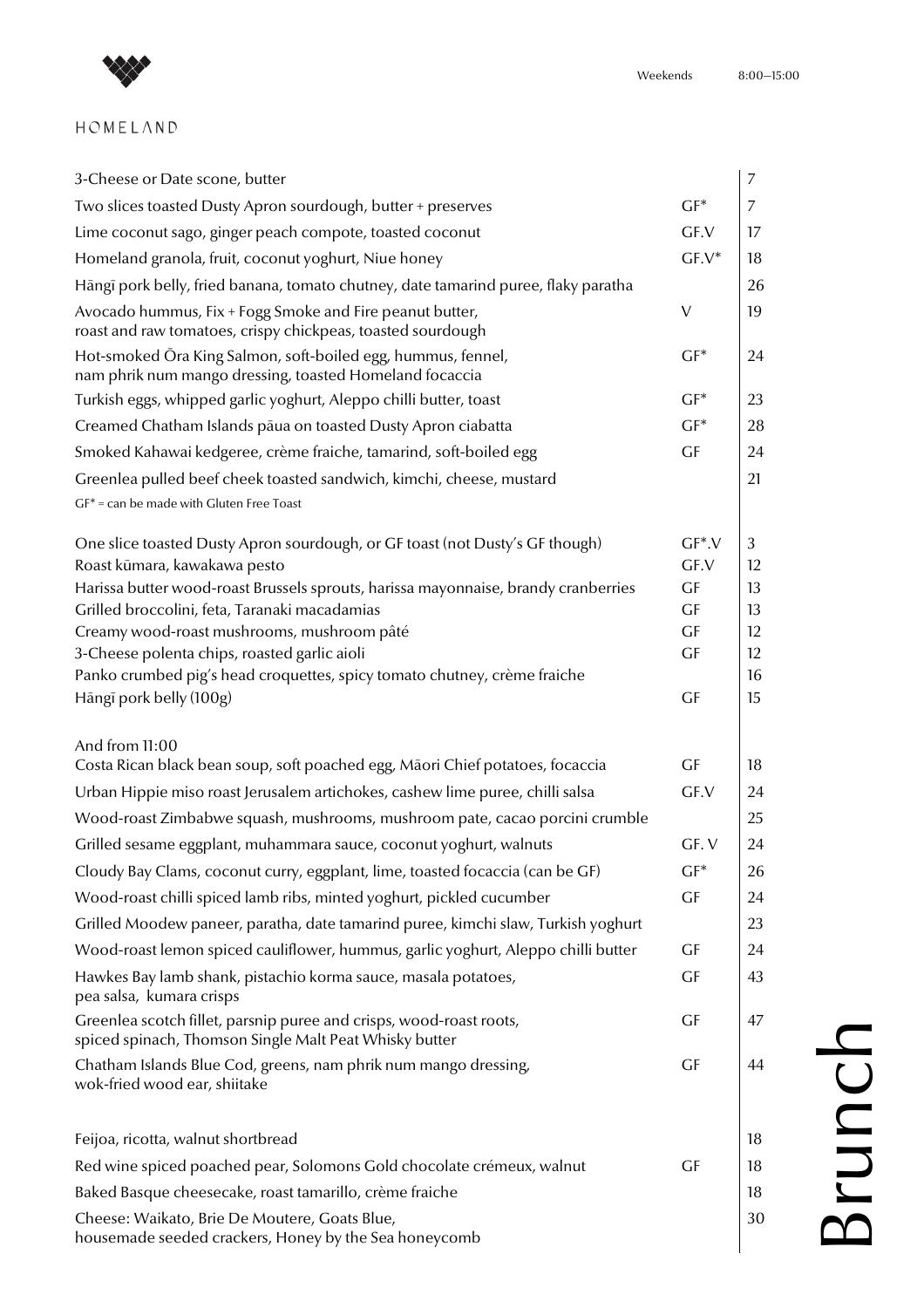

# HOMELAND

| Panko crumbed pig's head croquettes, spicy tomato chutney, crème fraiche                                                                 |             | 16 |
|------------------------------------------------------------------------------------------------------------------------------------------|-------------|----|
| Costa Rican black bean soup, soft poached egg, Māori Chief potatoes, focaccia                                                            | $GF^*$      | 18 |
| Grilled sesame eggplant, muhammara sauce, coconut yoghurt, walnuts                                                                       | GF.V        | 24 |
| Pickled peach, Clevedon buffalo mozzarella, Curious Croppers tomatoes,<br>pumpkin seeds                                                  | GF          | 24 |
| Urban Hippie miso roast Jerusalem artichokes, cashew lime puree, chilli salsa                                                            | GF.V        | 24 |
| Wood-roast lemon spiced 1/4 cauliflower, hummus, garlic yoghurt,<br>preserved lemon, Aleppo chilli butter                                | GF          | 24 |
| Wood-roast Zimbabwe squash stuffed with mushrooms, mushroom pâté,<br>cacao mushroom crumble                                              |             | 25 |
| Grilled Moodew paneer, paratha, date tamarind puree, kimchi slaw, Turkish yoghurt                                                        |             | 23 |
| Wood-roast chilli spiced lamb ribs, minted yoghurt, pickled cucumber                                                                     | GF          | 24 |
| Cloudy Bay Clams, green coconut curry, choy sum, eggplant, lime,<br>toasted focaccia (*focaccia can be replaced with GF toast)           | $GF^*$      | 25 |
| Creamed Chatham Islands pāua on toasted ciabatta (*toast can be GF)                                                                      | $GF^*$      | 28 |
| Smoked Canterbury duck breast, lardo duck sausage, roast tamarillo,<br>garlic chutney, agave horseradish, Taranaki macadamias, persimmon | GF          | 43 |
| Hawkes Bay lamb shank, pistachio korma sauce, masala potatoes,<br>pea salsa, kumara crisps                                               | GF          | 43 |
| Greenlea scotch fillet, parsnip purée and crisps, wood-roast roots,<br>spiced spinach, Thomson Single Malt Peat Whisky butter            | GF          | 47 |
| Chatham Islands Blue Cod, greens, nam phrik num mango dressing,<br>wok fried wood ear, shiitake                                          | GF          | 44 |
| Wood-roast kūmara, kawakawa pesto                                                                                                        | $GF.V$   12 |    |
| Green Salad, Niue honey dressing                                                                                                         | GF          | 12 |
| 3-Cheese polenta chips, roasted garlic aioli                                                                                             | GF          | 12 |
| Hāngī pork belly (100g)                                                                                                                  | GF          | 15 |
| Grilled broccolini, feta, Taranaki macadamias                                                                                            | <b>GF</b>   | 13 |
| Harissa butter wood-roast Brussels sprouts, harissa mayonnaise, brandy cranberries                                                       | GF          | 13 |
| Baked Basque Cheesecake, roast tamarillo, crème fraiche                                                                                  |             | 18 |
| Red wine spiced poached pear, Solomons Gold chocolate crémeux,<br>Canterbury hazelnut                                                    | GF          | 18 |
| Feijoa, ricotta, walnut shortbread                                                                                                       |             | 18 |
| Cheese: Waikato, Brie De Moutere, Goats Blue,<br>Honey by the Sea honeycomb, house made seeded crackers                                  |             | 30 |
|                                                                                                                                          |             |    |

All Day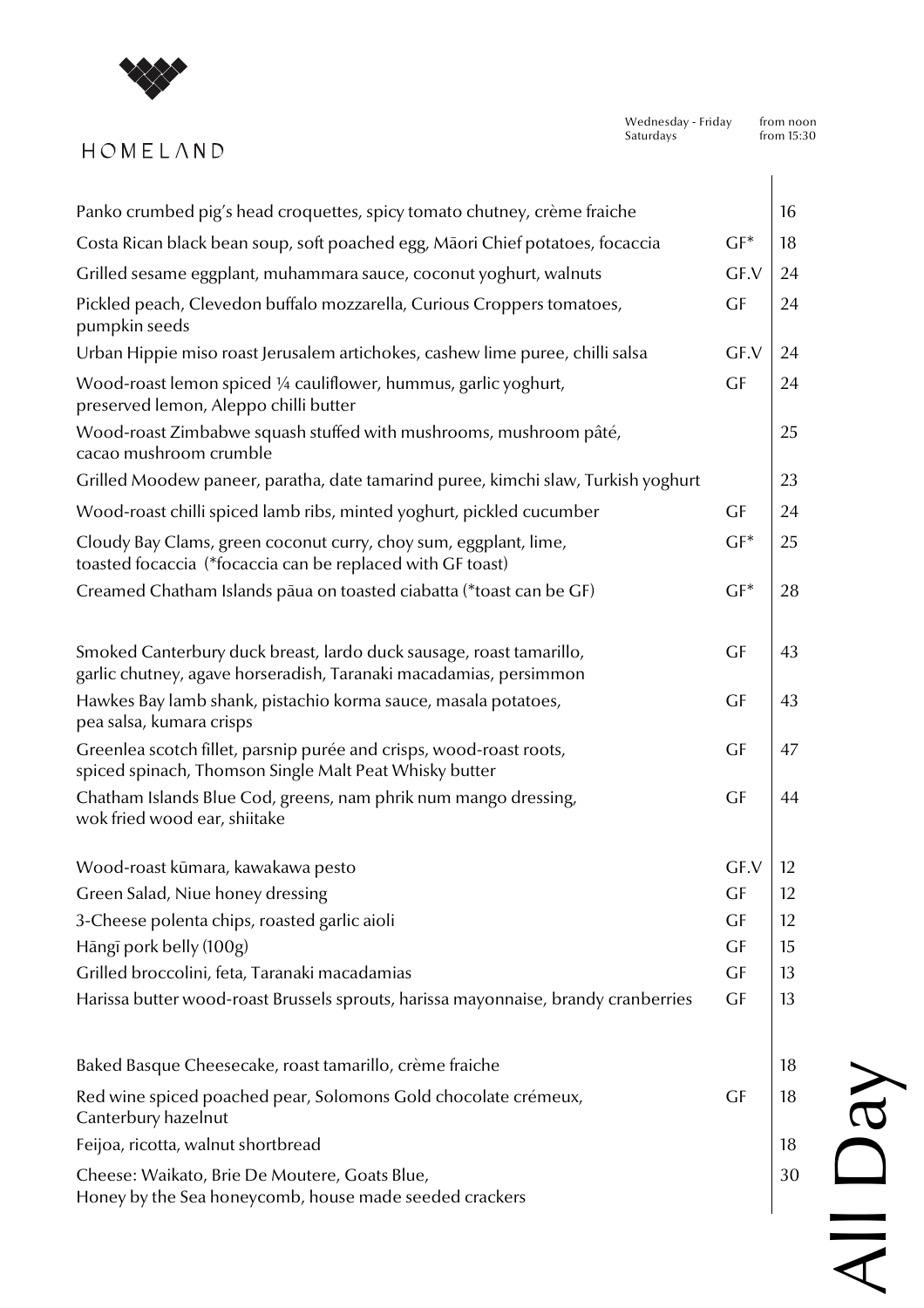| G&T's                                                                                                |       |    |                        | Fresh squeezed orange juice                                        |               | 9  |
|------------------------------------------------------------------------------------------------------|-------|----|------------------------|--------------------------------------------------------------------|---------------|----|
| Ecology                                                                                              |       | 17 |                        | Karma Cola                                                         |               | 8  |
| Ecology & Co. London Dry non-alcohol gin,                                                            |       |    |                        | Karma Cola Zero                                                    |               | 8  |
| East Imperial grapefruit tonic, grapefruit, rosemary                                                 |       |    |                        | Lemmy Lemonade                                                     | $\mathbf{o}$  | 8  |
| Rifters<br>Rifters dry gin, East Imperial botanical tonic,                                           |       | 17 |                        | Gingerella Ginger Ale                                              | $\mathbf 0$   | 8  |
| lemon, thyme                                                                                         |       |    |                        | Karma Orange / Mango / Apple Juice                                 | $\mathbf{o}$  | 8  |
| Meow Lucky                                                                                           |       | 17 |                        | Karma Apple Juice                                                  | $\mathbf{o}$  | 8  |
| Meow Lucky gin, East Imperial yuzu lemonade,                                                         |       |    |                        | Karma Apple / Guava / Passionfruit Juice                           | $\rm{O}$      | 8  |
| lime, chilli                                                                                         |       |    |                        | Antipodes Sparkling 1L                                             |               | 11 |
| Cocktails                                                                                            |       |    |                        |                                                                    |               |    |
| Peach                                                                                                |       | 14 |                        | <b>Smoothies</b> (available breakfast and lunch)                   |               |    |
| peach, chamomile, lemon, bitters,<br>topped with East Imperial tonic (non-alcoholic)                 |       |    |                        | Boring Oat Avocado<br>Raglan coconut yogurt, avocado, blueberries, |               | 14 |
| Quince                                                                                               |       | 20 |                        | blackberries, banana, honey, Boring Oat Milk                       |               |    |
| House infused Stolen dark rum, Mt. Edward vermouth,                                                  |       |    |                        | Green Smoothie                                                     |               | 14 |
| quince, lime                                                                                         |       |    |                        | Apple, banana, pineapple, spinach, apple juice                     | ${\mathsf V}$ |    |
| Kiwi                                                                                                 |       | 20 |                        | Homeland Frappe                                                    |               | 14 |
| Herradura Reposado tequila, Cointreau, kiwi, lime,<br>agave, topped with East Imperial yuzu lemonade |       |    |                        | Allpress espresso, vanilla, coconut milk, whipped<br>coconut cream | ${\mathsf V}$ |    |
| Kimchi Bloody Mary                                                                                   |       | 22 |                        |                                                                    |               |    |
| Burnt Hill vodka, Wild Fermentary kimchi, tomato,                                                    |       |    |                        | More and Tea                                                       |               |    |
| horseradish, Rocoto + Kaitai hot sauces, lemon, spices                                               |       |    |                        | Homeland Cold Brew                                                 |               | 6  |
| Homeland Old Fashioned                                                                               |       | 22 |                        | Homeland Cold Brew,<br>topped with East Imperial Tonic, lime       |               | 9  |
| Thomson manuka smoked whisky, yellow Chartreuse,<br>spiced red wine, burnt orange                    |       |    |                        | Rawhiti Golden Turmeric Latte w oat milk                           |               | 6  |
|                                                                                                      |       |    |                        |                                                                    |               |    |
| Beer                                                                                                 |       |    |                        | Fresh Mint Tea                                                     | $\rm{O}$      | 6  |
| Citizen Pale Ale on tap                                                                              | 440ml | 13 |                        | Zealong Black                                                      | $\mathbf{o}$  | 6  |
| Citizen Lager                                                                                        | 330ml | 12 |                        | Zealong Sweet Amber: black tea, ginger, lemon                      | $\mathbf 0$   | 6  |
| Citizen Light Lager                                                                                  | 330ml | 11 |                        | Zealong Lemon & Ginger                                             | $\mathbf{o}$  | 6  |
| Hallertau #7 IPA                                                                                     | 330ml | 12 |                        | Zealong Icebreaker: peppermint, spearmint,<br>kawakawa             | $\mathbf{o}$  | 6  |
| Hallertau Cider                                                                                      | 330ml | 12 |                        | Zealong Green                                                      | $\mathbf{o}$  | 6  |
| Sawmill Trans Tasman Hazy IPA                                                                        | 440ml | 16 |                        | Zealong Chamomile                                                  | $\rm{O}$      | 6  |
| Sawmill Pilsner                                                                                      | 330ml | 12 |                        | Zealong Lady Gatsby: green tea, rose petal, manuka,                | $\mathbf{o}$  | 6  |
| Sawmill Bare Beer (non-alcoholic)                                                                    | 330ml | 11 |                        | cinnamon                                                           |               |    |
|                                                                                                      |       |    | organic<br>$\mathbf 0$ | <b>Teatotal English breakfast</b>                                  |               | 6  |
|                                                                                                      |       |    | vegan<br>${\mathsf V}$ | <b>Teatotal Earl Grey</b>                                          |               | 6  |
|                                                                                                      |       |    |                        | <b>Teatotal Rooibos</b>                                            | $\mathbf{o}$  | 6  |

Drinks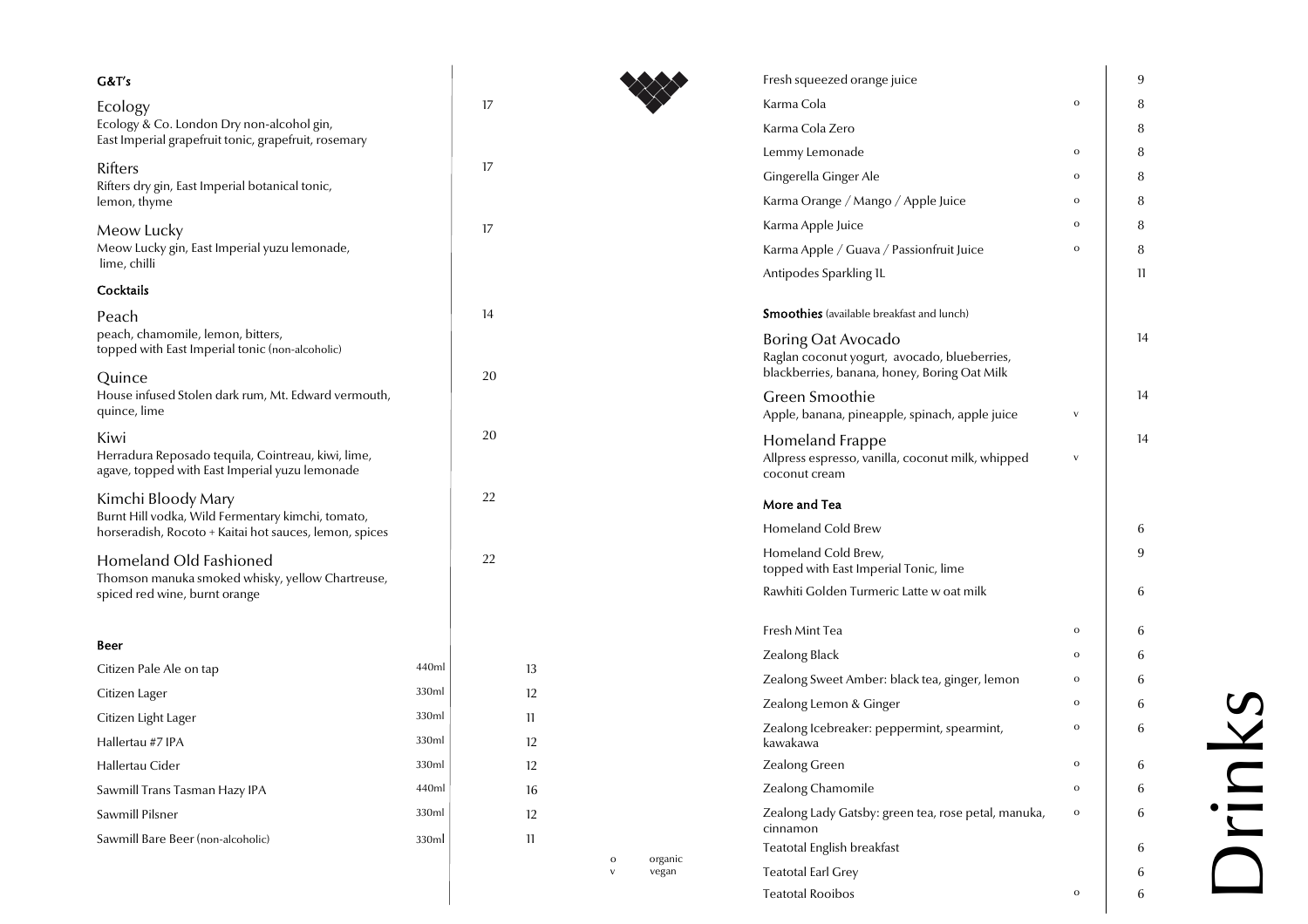|                                                                                  |              | Glass 150ml | <b>Bottle</b>                  |
|----------------------------------------------------------------------------------|--------------|-------------|--------------------------------|
| <b>Bubbles</b>                                                                   |              |             |                                |
| Cloudy Bay Pelorus NV, Marlborough                                               |              | 19          | 90                             |
| Chardonnay / Pinot Noir<br>2018 Huia Brut Rose, Marlborough                      | O/V          |             | 100                            |
| Pinot Noir<br>Nautilus Cuvee NV, Marlborough<br>Pinot Noir / Chardonnay          |              |             | 82                             |
| Crisp, Delicate, Refined                                                         |              |             |                                |
| 2021 Dog Point, Marlborough                                                      | O/V          | 15          | 70                             |
| Sauvignon Blanc<br>2018 Rockferry 3rd Rock, Marlborough                          |              | 13          | 58                             |
| Pinot Gris<br>2019 Mahi Alchemy, Marlborough                                     | $\mathsf{V}$ | 16          | 78                             |
| Chardonnay<br>2019 Mt Edward, Central Otago<br>Pinot Blanc                       | O/V          | 14          | 68                             |
| 2019 Seresin Chiaroscuro, Marlborough                                            | O/V          | 14          | 64                             |
| Riesling, Pinot Gris, Gewürztraminer<br>2020 Rippon Young Vines, Central Otago   | O/V          |             | 68                             |
| Riesling<br>2021 Paritua Rose, Hawke's Bay<br>Merlot / Cabernet Franc            | $\mathbf O$  |             | 54                             |
| Savvy, Aromatic, Vivacious                                                       |              |             |                                |
| 2021 Greywacke, Marlborough                                                      |              | 14          | 64                             |
| Sauvignon Blanc<br>2021 Craggy Range Te Muna, Martinborough<br>Sauvignon Blanc   |              |             | 65                             |
| 2020 Spy Valley, Marlborough                                                     |              | 14          | 64                             |
| Chardonnay<br>2020 Kumeu River, Kumeu                                            |              | 13          | 60                             |
| Pinot Gris<br>2020 Easthope, Hawke's Bay                                         | $\vee$       |             | 96                             |
| Chenin Blanc<br>2018 Misha's Vineyard Limelight, Central Otago<br>Riesling       |              | 14          | 64                             |
| 2021 Mt. Edward the TED Rose, Central Otago (on tap)                             |              | 12          | 36 Carafe 500ml                |
| Complex, Spacious, Textural                                                      |              |             |                                |
| 2021 Te Kano Blanc de Noir, Central Otago                                        | 0/v          | 14          | 64                             |
| Pinot Noir<br>2020 Dicey, Bannockburn - Central Otago<br>Chardonnay              |              |             | 70                             |
| 2019 a Thousand Gods, Marlborough<br>Sauvignon Blanc                             | $\mathbf O$  |             | 76                             |
| 2020 The Marlborough Estate Rose, Marlborough                                    |              |             | 88                             |
| Merlot / Malbec / Riesling<br>2019 Q Wine, Waitaki Valley, North Otago           |              |             | 110                            |
| Chardonnay<br>2018 Kate Radburnd, Hawke's Bay                                    |              |             | 150<br>organic<br>$\mathbf{o}$ |
| Chardonnay<br>2017 Herzog Mistral, Marlborough                                   | $\mathbf{o}$ |             | vegan<br>$\vee$<br>150         |
| Viognier / Marsanne / Roussanne<br>2019 Millton Riverpoint, Gisborne<br>Viognier | 0/v          | 18          | 85                             |

|                                                                                   |                                      |              | Glass 150ml | <b>Bottle</b>   |
|-----------------------------------------------------------------------------------|--------------------------------------|--------------|-------------|-----------------|
| Earthy, Spicy, Lush                                                               |                                      |              |             |                 |
| 2018 Aurum, Central Otago                                                         | Pinot Noir                           | O/V          | 16          | 78              |
| 2009 Waitaki Braids, Waitaki Valley, North Otago                                  | Pinot Noir                           |              |             | 90              |
| 2021 Red Metal, Hawke's Bay                                                       | Syrah                                |              | 15          | 70              |
| 2020 Bohemian 'The Author', Hawke's Bay                                           | Merlot                               |              | 13          | 60              |
| 2021 Te Kano, Central Otago                                                       | Cabernet Franc                       |              |             | 120             |
| Savoury, Dynamic, Voluptuous                                                      |                                      |              |             |                 |
| 2018 Urlar, Gladstone                                                             |                                      | $\mathbf O$  | 19          | 96              |
| 2019 Amisfield, Central Otago                                                     | Pinot Noir                           | $\mathbf{o}$ |             | 112             |
| 2016 Mammoth, Nelson                                                              | Pinot Noir<br>Pinot Noir             | $\mathbf{o}$ |             | 145             |
| 2011 The Gabion, Matakana<br>Cabernet Franc / Merlot                              |                                      |              |             | 110             |
| Robust, Opulent, Bold                                                             |                                      |              |             |                 |
| 2017 Dry River The Twelve Spies, Martinborough                                    |                                      |              |             | 155             |
| Pinot Noir / Tempranillo / Syrah<br>2019 Man O War Bordeaux Island Blend, Waiheke |                                      |              | 15          | 70              |
| Cabernet Franc / Malbec / Merlot<br>2018 Bostock, Hawke's Bay                     |                                      |              | 120         |                 |
| 2020 Te Mata Awatea, Hawke's Bay<br>Cabernet Sauvignon / Merlot / Cabernet Franc  | Merlot                               |              |             | 100             |
| <b>To Finish</b>                                                                  |                                      |              |             |                 |
| 2020 Pegasus Bay Aria, Late Harvest, Waipara Valley                               |                                      |              | 19          | 96              |
| Trinity Hill, Port NV, Hawke's Bay                                                | Riesling<br>Touriga<br>Montepulciano |              | 16 110ml    |                 |
| Herzog Grappa NV, Marlborough                                                     |                                      | $\mathbf O$  | 20 60ml     |                 |
| Scoundrels and Rogues Cold Shoulder Ice Cider,<br>North Canterbury                | Apple                                |              | 12 110ml    | 40 Bottle 375ml |
| Sake                                                                              |                                      |              |             |                 |
| Zenkuro Junmai Sake, Queenstown                                                   | Rice                                 |              | 14 110ml    | 40 Bottle 375ml |
|                                                                                   |                                      |              |             |                 |
|                                                                                   |                                      |              |             |                 |
|                                                                                   |                                      |              |             |                 |

# Wine